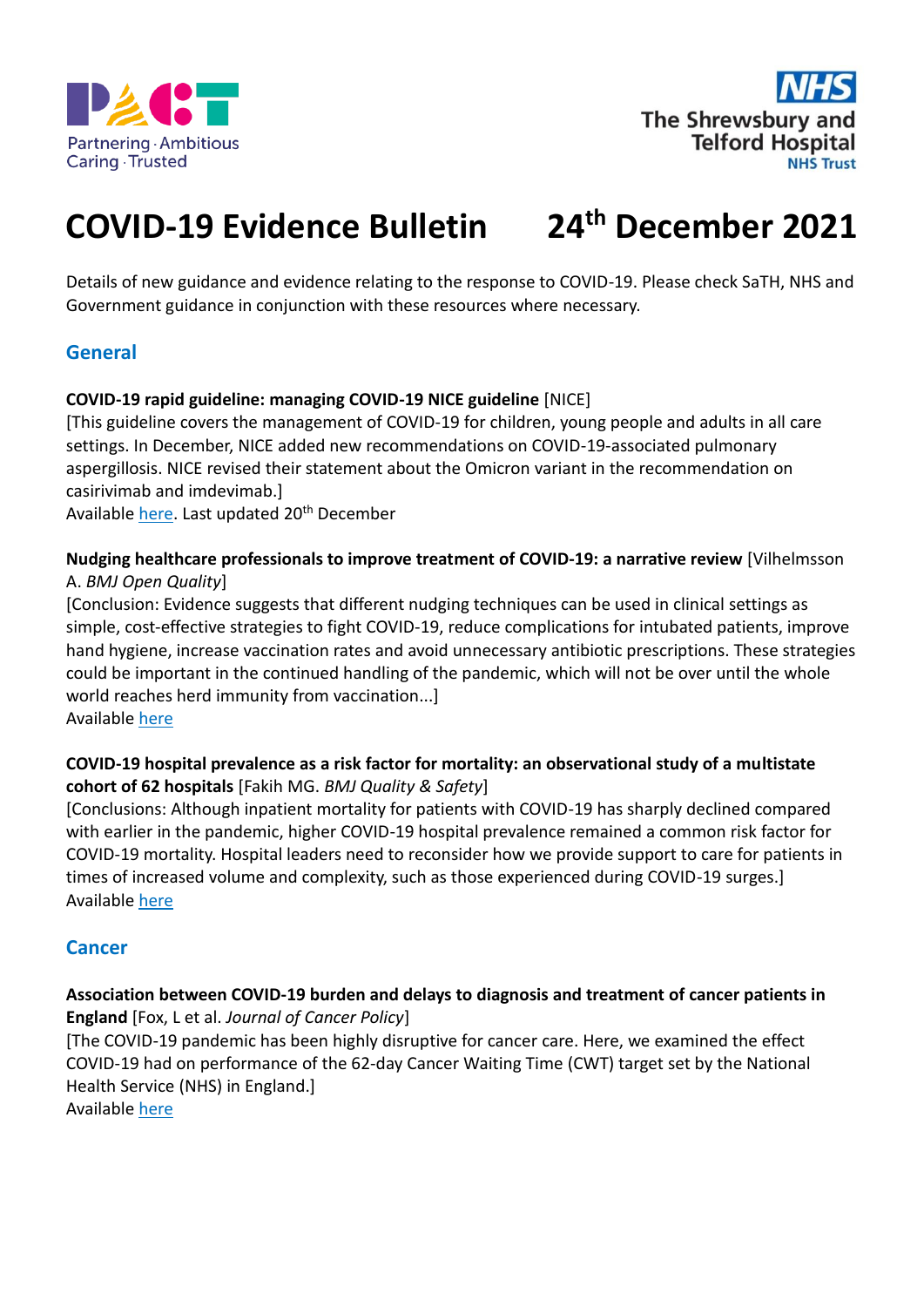# **Cardiovascular Care**

**COVID-19: Myocardial infarction and other coronary artery disease issues** [evidence summary from UpToDate] Available [here.](https://www.uptodate.com/contents/covid-19-myocardial-infarction-and-other-coronary-artery-disease-issues) Last updated 24<sup>th</sup> November

# **Critical and Intensive Care**

**COVID-19: Management of the intubated adult** [evidence summary from UpToDate] Available [here.](https://www.uptodate.com/contents/covid-19-management-of-the-intubated-adult) Last updated 9<sup>th</sup> December

# **Drug Therapy**

**Aspirin in patients admitted to hospital with COVID-19 (RECOVERY): a randomised, controlled, openlabel, platform trial** [RECOVERY Collaborative Group. *The Lancet*] [In patients hospitalised with COVID-19, aspirin was not associated with reductions in 28 day mortality or in the risk of progressing to invasive mechanical ventilation or death, but was associated with a small increase in the rate of being discharged alive within 28 days.] Available [here](https://www.sciencedirect.com/science/article/pii/S0140673621018250?via%3Dihub)

## **Using COVID-19 oral antivirals in practice** [Specialist Pharmacy Service]

[Outside trials and if nMABs are contraindicated, availability is via NHSE Covid Medicines Delivery Units (CMDUs). Use our deployment principles and checklist.] Available [here](https://www.sps.nhs.uk/articles/using-covid-19-oral-antivirals-in-practice/)

# **Education and Training**

## **What is the impact of the COVID-19 pandemic on residency training: a systematic review and analysis** [Chen SY. *BMC Medical Education*]

[The coronavirus disease 2019 (COVID-19) pandemic has greatly affected medical education in addition to clinical systems. Residency training has probably been the most affected aspect of medical education during the pandemic, and research on this topic is crucial for educators and clinical teachers. The aim of this study was to understand the effect of the COVID-19 pandemic comprehensively through a systematic review and analysis of related published articles.] Available [here](https://bmcmededuc.biomedcentral.com/articles/10.1186/s12909-021-03041-8)

## **Extracorporeal Membrane Oxygenation**

## **Treating the Most Critically Ill Patients With COVID-19: The Evolving Role of Extracorporeal Membrane Oxygenation** [MacLaren G. *JAMA*]

[This Viewpoint discusses use of extracorporeal membrane oxygenation (ECMO) in treating patients with COVID-19 and how regional health care networks and governments should continue to monitor outcomes to help manage ECMO resources for all critically ill patients.] Available [here](https://jamanetwork.com/journals/jama/fullarticle/2787451)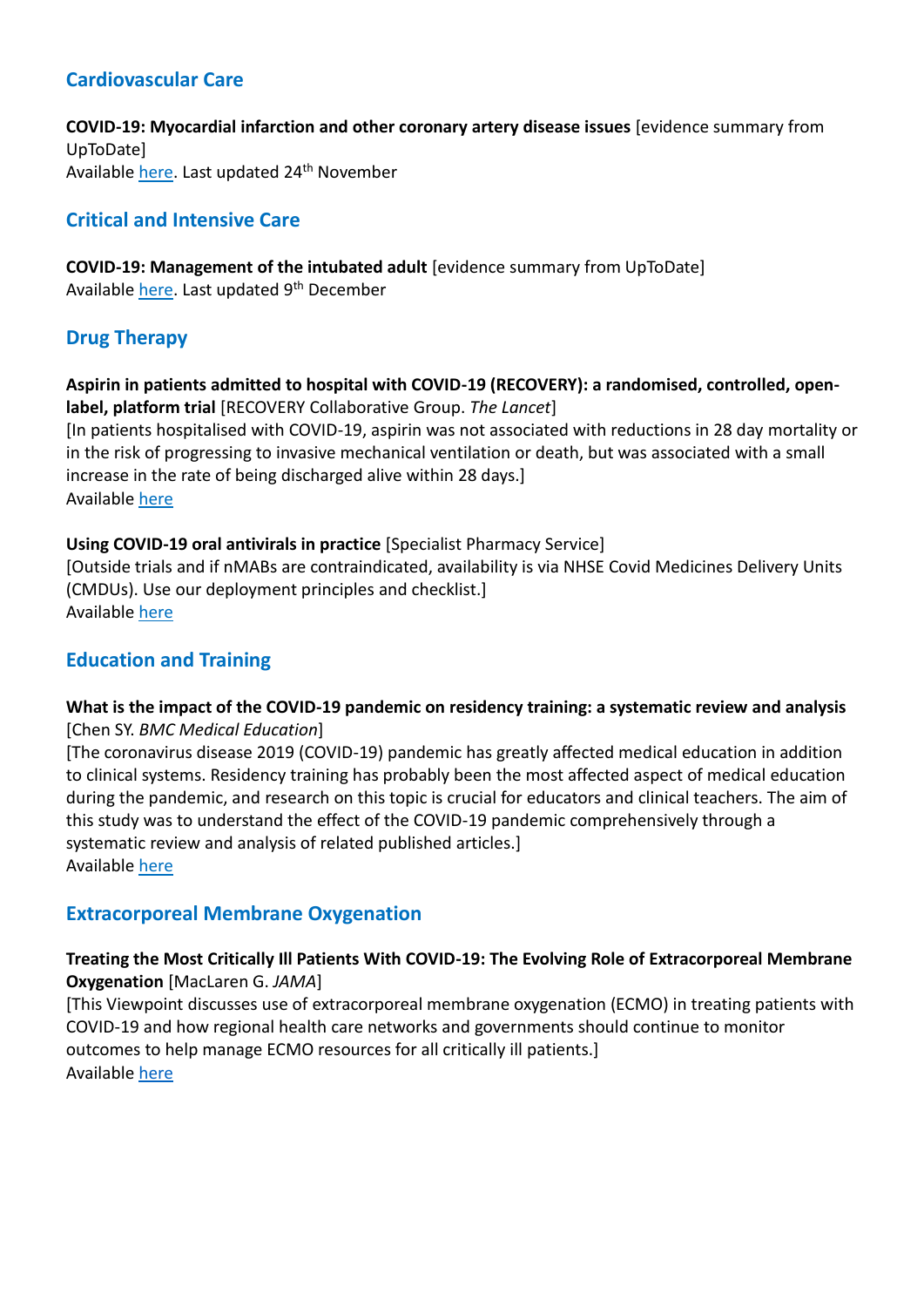# **Gastroenterology**

**Acid suppressant use in association with incidence and severe outcomes of COVID-19: a systematic review and meta-analysis** [Kim H-B. *European Journal of Clinical Pharmacology*] [Analysis (15 retrospective cohort studies; n=18,109 COVID-19 cases) found PPI use significantly linked to severe outcomes of COVID-19 (HR  1.53;95% CI, 1.20–1.95) but not with incidence of COVID-19, whereas H2RA use was significantly linked to decreased incidence (0.86;0.76–0.97).] Available [here](https://link.springer.com/article/10.1007/s00228-021-03255-1)

# **Health Services**

## **An evaluation of a virtual COVID-19 ward to accelerate the supported discharge of patients from an acute hospital setting** [Swift J. *British Journal of Healthcare Management*]

[The virtual ward appeared to assist with earlier discharges, had a low rate of clinically necessary readmissions, and seemed to reduce costs without compromising patient safety. The authors believe that this intervention could be applied across other NHS trusts facing similar capacity issues as a result of COVID-19.]

Available [here](https://www.magonlinelibrary.com/doi/epub/10.12968/bjhc.2021.0073)

## **Community diagnostic centres: bringing diagnostics closer to home** [Merriel, SDW et al, *British Journal of General Practice*]

[In October 2021, NHS England announced the creation of 40 new community diagnostic centres in England. The aims are to create faster, more direct access to diagnostic testing, divert patients from hospital to reduce waiting times and the spread of COVID-19, and tackle the backlog of diagnostic activity created by the pandemic.]

Available [here](https://bjgp.org/content/71/713/534.full)

# **Long COVID**

## **Understanding the lived experience of Long Covid: A rapid literature review** [Baz, S et al. University College London]

[This rapid literature review explores existing studies into Long Covid (LC) and particularly captures the narratives of people who have adapted to live with LC. The literature reviewed in this paper largely focuses on providing an initial understanding of LC, how the illness emerged, and the fluctuating symptoms managed by those with LC]

Available [here](https://www.ucl.ac.uk/covid-19-longitudinal-health-wellbeing/sites/covid_19_longitudinal_health_wellbeing/files/understanding_the_lived_experience_of_long_covid.pdf)

# **Proposed subtypes of post-COVID-19 syndrome (or long-COVID) and their respective potential**

**therapies** [Shin Jie Yong and Shiliang Liu, *Reviews in Medical Virology*]

[While the pathophysiological mechanisms of PCS have been extensively described elsewhere, the subtypes of PCS have not. Owing to its highly multifaceted nature, this review proposes and characterises six subtypes of PCS based on the existing literature. Original studies supporting each of these subtypes are documented in this review, as well as their respective symptoms and potential interventions.]

Available [here](https://onlinelibrary.wiley.com/doi/full/10.1002/rmv.2315)